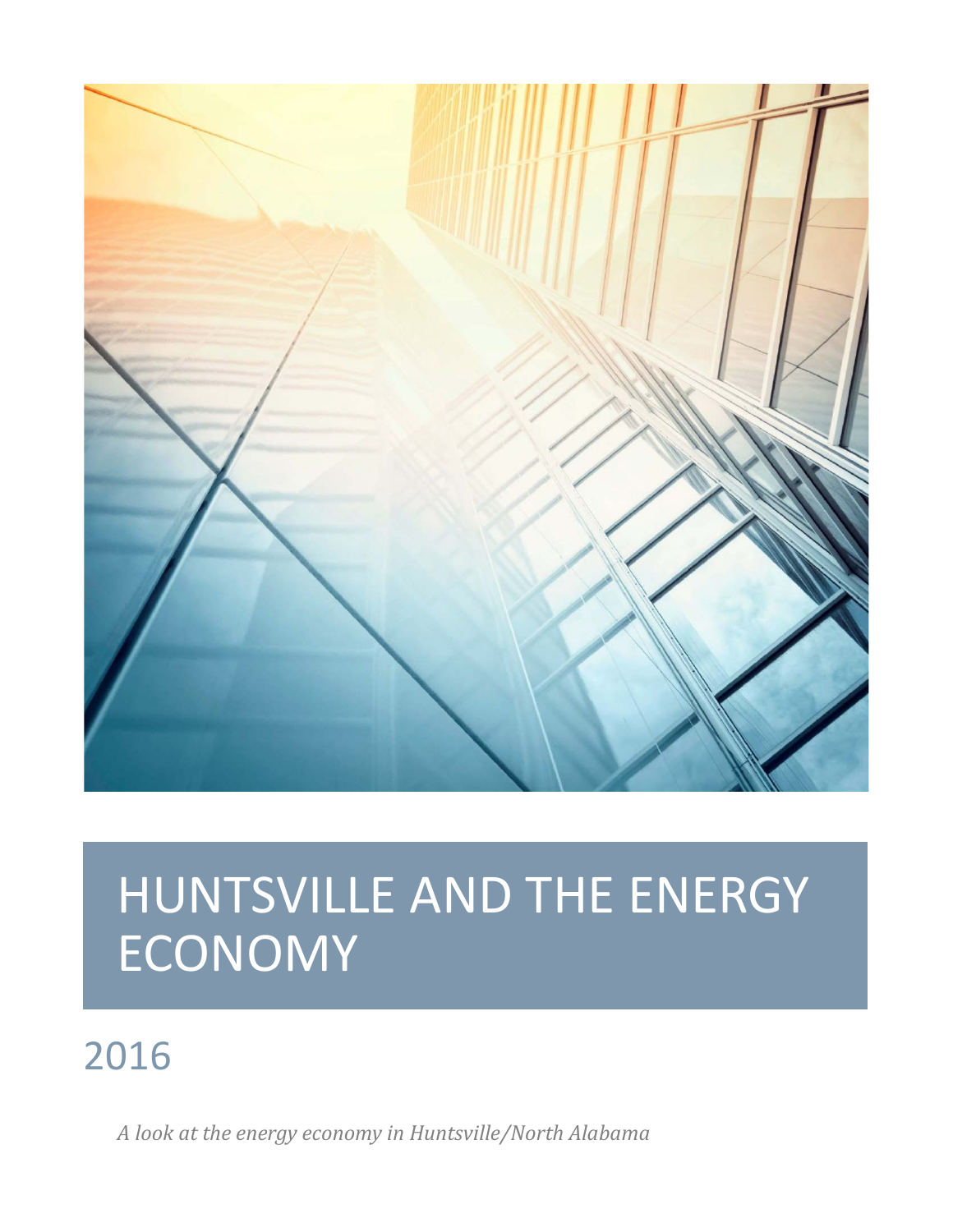#### To Readers:

#### HUNTSVILLE/NORTH ALABAMA AS A CENTER FOR ENERGY

Huntsville is seeking to make its name in the Energy sector. With a significant amount of intellectual capital, a pro-business climate, and abundant natural resources, the condition is set to be successful in this field. Whereas most communities would need to start from scratch, Huntsville has laid the groundwork for success already.

#### ENERGY HUNTSVILLE

Mayor Battle created Energy Huntsville with the goal of diversifying the economy away from traditional government contracts into new business related to the energy sector. The community that can understand how to fully exploit energy technologies will be the next leaders in the new economy. Energy Huntsville seeks to help companies leverage their engineering, modelling & simulation, and other high-tech capabilities into energy-related fields.

#### PURPOSE OF THIS REPORT

This report will provide readers a glimpse of energy and energy-related fields within the Huntsville area. This report is based upon a study by the Tennessee Advanced Energy Business Council on the impact of the Advanced Energy Industry on the State of Tennessee. TAEBC used information from the U.S. Government to tabulate the number of businesses as well as the number of employees involved in energy and energy-related fields. This report will also highlight a number of university research activities, private sector companies, and government programs related to energy.

Harrison Diamond Business Relations Officer Office of the Mayor City of Huntsville 256.427.5182 harrison.diamond@huntsvilleal.gov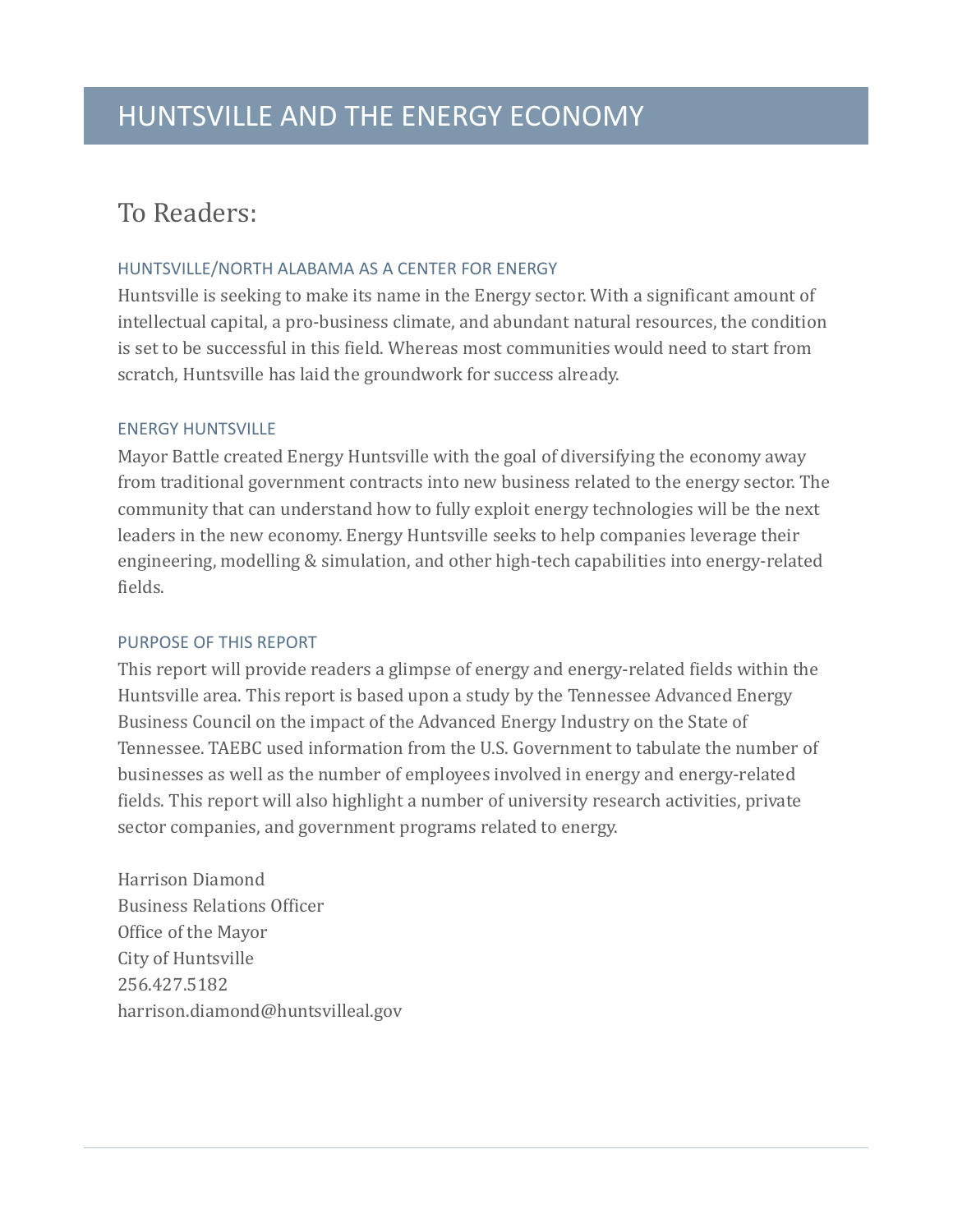#### The Energy Ecosystem

The Huntsville Region has many resources at its disposal to be a center of excellence for energy. A highly skilled workforce in compatible skills, an active existing industry, federal contract opportunites, and academic programs to provide a pipeline of students are all assets for the region. In the Huntsville Region, there is a successful working relationship among industry, government, and academia that is beginning to pay dividends for this emerging industry sector.





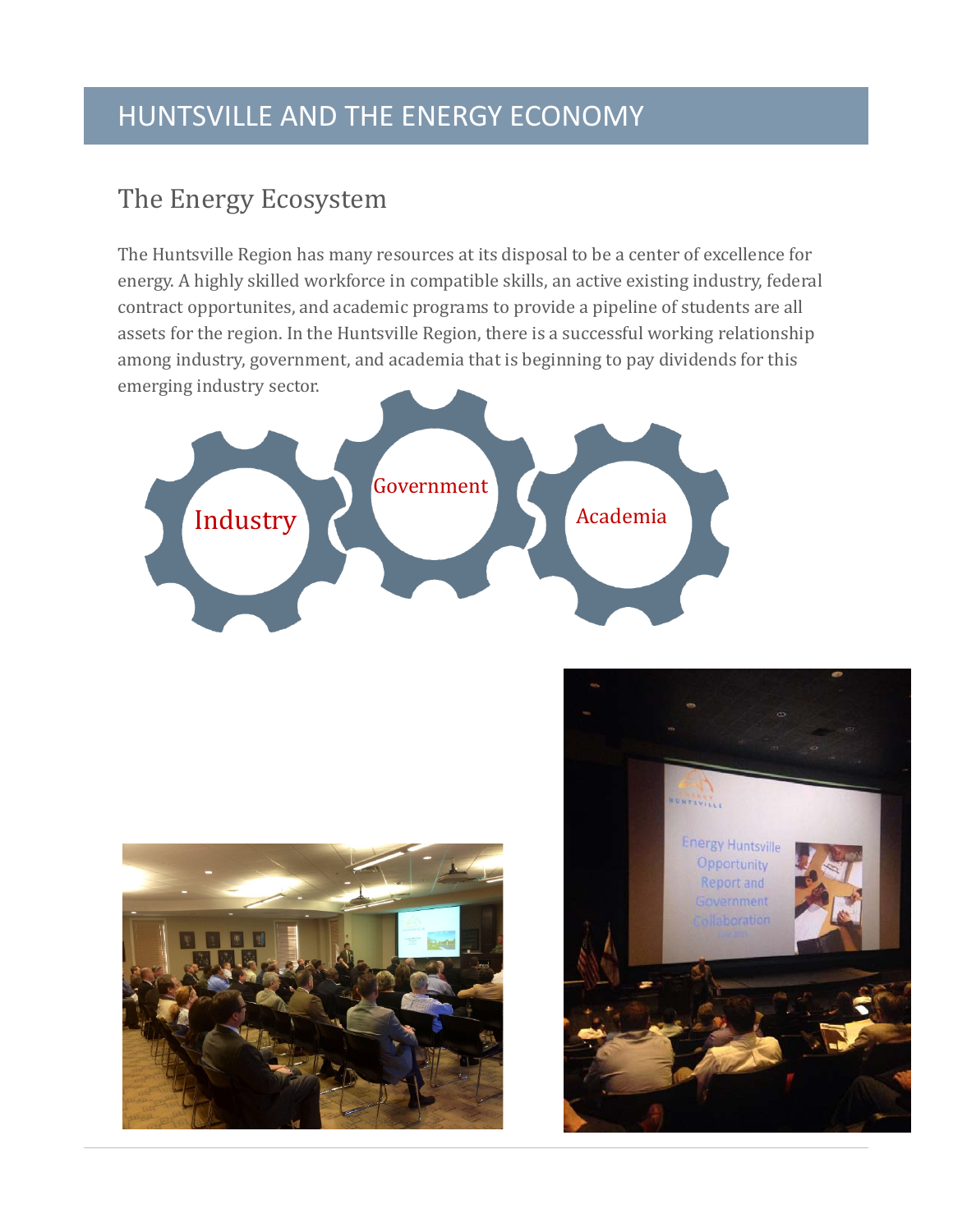#### **A Strong Workforce and Growing Energy Corporate Ecosystem**

According to data compiled from the U.S. Government, there are nearly 2,500 companies that have some set of transferable skills in the Advanced Energy Sector[i](#page-7-0) within the Huntsville region. The Huntsville region in this report refers to the Metropolitan Statistical Areas of Huntsville, Decatur, and the Shoals. These 2,500 companies represent some 50,000 workers and total wages of \$3B.

| <b>Advanced Energy Sector</b>                                       | Number of<br><b>Establishments</b> | Annual<br>Average<br><b>Employment</b> | <b>Total Annual</b><br><b>Wages</b> |
|---------------------------------------------------------------------|------------------------------------|----------------------------------------|-------------------------------------|
| Advanced Energy Utilities and<br>Construction                       | 910                                | 8,266                                  | \$368,155,832                       |
| <b>Advanced Energy Manufacturing</b>                                | 102                                | 12,358                                 | \$982,548,351                       |
| <b>Advanced Energy Information</b>                                  | 19                                 | 108                                    | \$5,459,094                         |
| Advanced Energy Professional,<br>Scientific, and Technical Services | 1,486                              | 29,063                                 | \$2,615,490,948                     |
| <b>Advanced Energy Other Services</b>                               | 48                                 | 345                                    | \$16,132,805                        |
| <b>TOTAL</b>                                                        | 2,565                              | 50,140                                 | \$3,987,787,030                     |

- AZ Technology-Manufacturer and developer of specialty thermal coatings and optical instrumentation used for energy efficient projects
- BASF-Manufacturer of emissions catalysts for power plants
- Bentley Systems-Developer of modeling and simulation technology for utilities
- BP-Producer of petrochemical products
- DRS Test & Energy Management Services-Manufacturer of rugged energy management systems for the military
- CFD Research Corporation-Developer of alternative energy products and materials
- Emerson Network Power (Avocent)-Developer of data center energy monitoring software
- GE-Manufacturer of energy efficient appliances and fuel efficient jet engine components
- Intergraph-Developer of GIS systems for power plants and utilities
- Hart & Cooley-Manufacturer of products for HVAC systems
- Shoals Tubular-Manufacturer of air conditioning manifolds/headers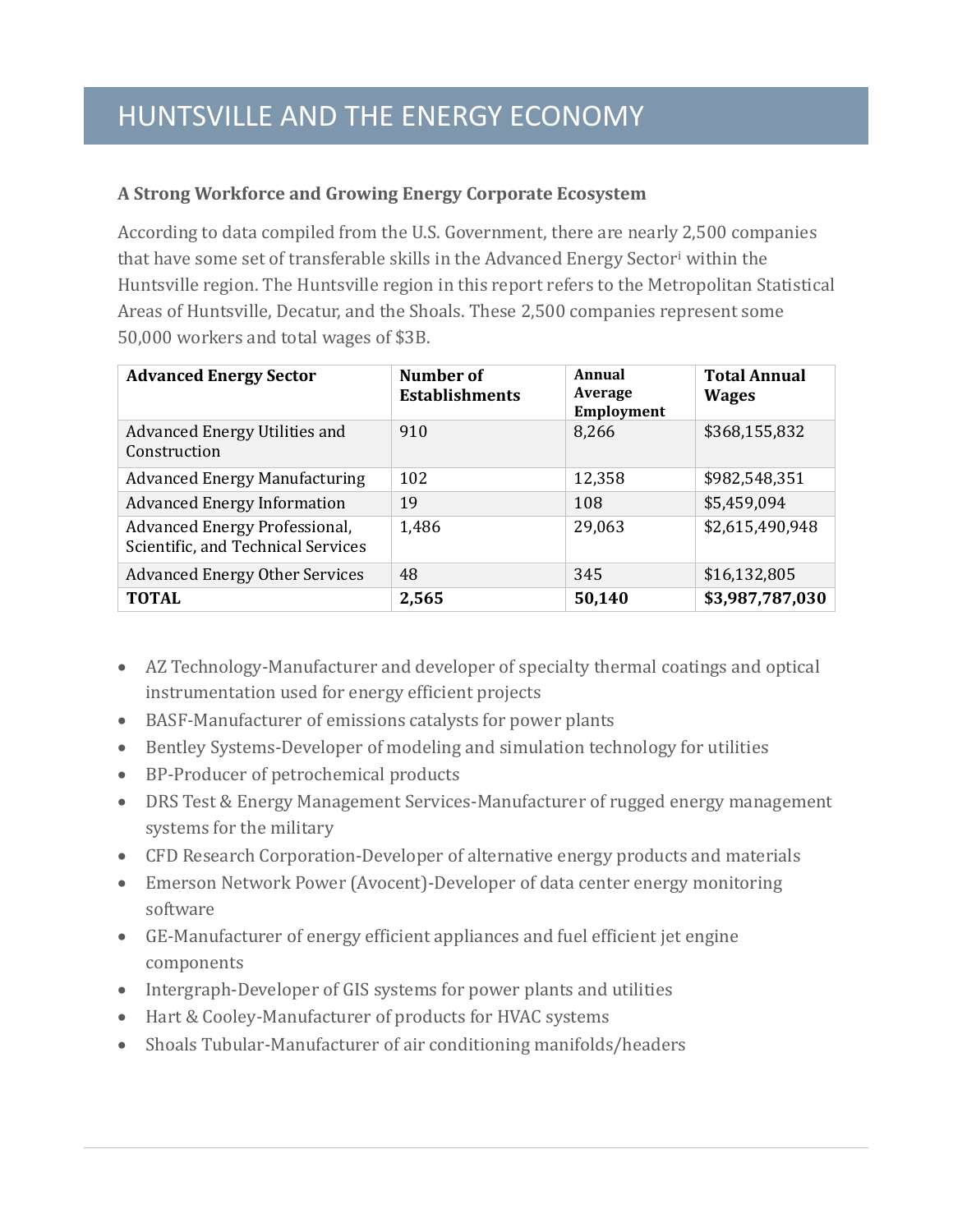#### **A Diverse Government Presence**

The federal government has been a major employer in the Huntsville region for decades. TVA operates power plants and hydroelectric dams in the region and Redstone Arsenal tenants such as the US Army and NASA have been working on energy projects to meet the needs of securing the nation and exploring the cosmos. Nearby is Oak Ridge National Laboratory and its expertise in nuclear power and supercomputing.

- NASA/Marshall Space Flight Center-Developer of next-generation propulsion systems
- TVA-Public utility providing electricity from nuclear and hydro energy
- U.S. Department of Defense
	- o U.S. Army Corps of Engineers U.S. Army Engineering and Support Center, Huntsville-Responsible for net-zero initiatives for the U.S. Army
	- o U.S. Army Aviation and Missile Research Development and Engineering Center-Provides solutions for propulsion with all Army Aviation and Missile Platforms as well as development of new technologies
	- o U.S. Army Space and Missile Defense Command-Leads the Army's efforts to develop directed energy weapons

#### **An Active Non-Profit Sector**

Many non-profit groups have emerged to help bring awareness of the importance of renewable energy and developing entrepreneurs in the energy economy.

- Energy Huntsville-A collection of leaders in industry, academia, and government focused on diversifying the local industry base into the energy sector
- BizTech-Huntsville's high-tech incubator is working with UAH to develop a test bed for energy entrepreneurs to validate their products
- HudsonAlpha Institute for Biotechnology-The institute applies knowledge gained from genomic research into applications such as alternative energy
- Nexus Energy Center-Non-Implements energy efficiency projects, workforce development, and renewable energy promotion projects
- Alabama Center for Sustainable Energy-Focuses efforts to make Alabama a Net Zero State through green building, deployment of electric vehicles, and using renewable energy
- Solid Waste Disposal Authority-Converts up to 690 tons of waste into steam that powers Redstone Arsenal's HVAC systems.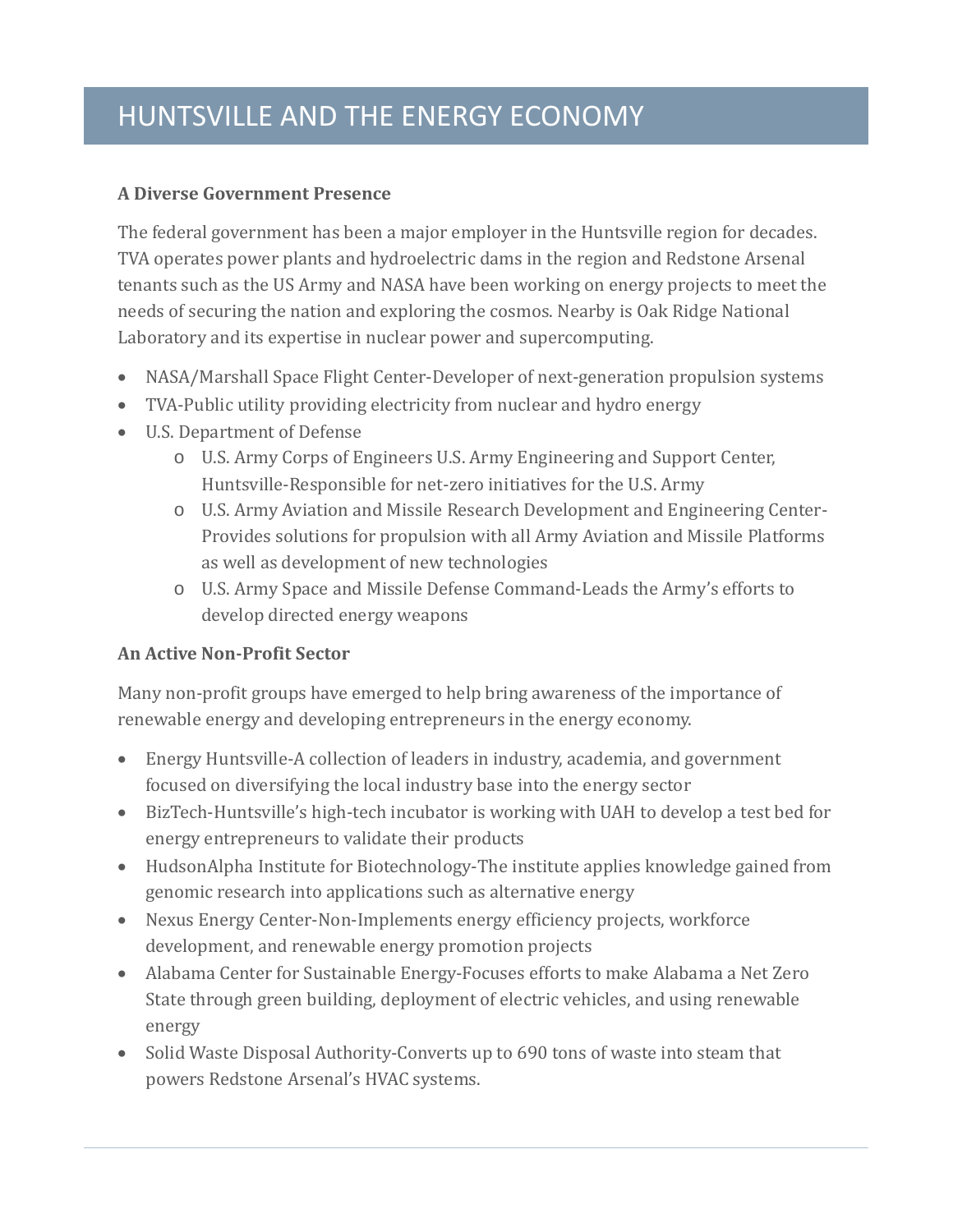#### **Innovative Academic Institutions to Meet the Needs of Industry**

For a community to remain competitive, it must have access to skilled labor. Huntsville has remained one of the leading communities in the country for engineers due to the hightech nature of its economy. Universities, two-year colleges, and the local school system have consistently met the needs of industry through both hands on learning as well as performing research into complex problems. Four-year colleges in the area regularly contract with government agencies such as Department of Defense, National Science Foundation, the National Oceanic and Atmospheric Administration, the Department of Energy, and the National Institutes of Health on a variety of projects. Huntsville has programs locally that ensure it will have the workforce needed in the future for energy jobs.

- University of Alabama in Huntsville-Research into micro grid technology, more efficient fuel cells, and energy modelling
- Alabama A&M University-Renewable energy development related to biofuels representing the intersection of agriculture and engineering
- Calhoun Community College-Curriculum for renewable energy sources in construction
- J.F Drake State Technical & Community College-Curriculum for renewable energy sources in construction
- Huntsville City Schools-Active participants in Green Power electric challenge and headquarters for Green Power USA



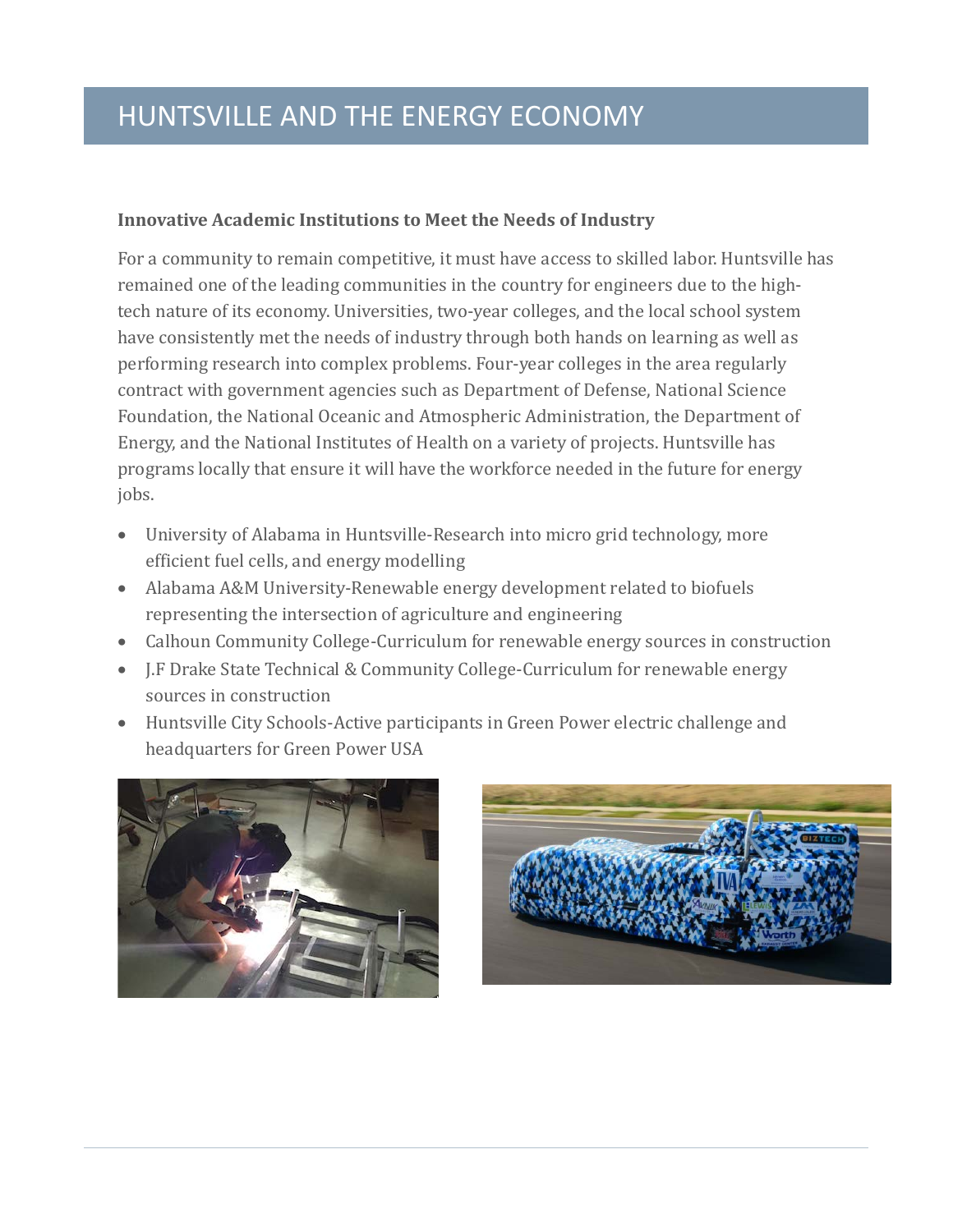#### **Public Sector Initiatives**

There are numerous public sector initiatives designed to conserve energy consumption. When companies and residents can save money on their utility bills, it leaves them with more disposable income for hiring, expansions, shopping or dinning out.

- Georgetown University Energy Prize-The City of Huntsville, Huntsville Utilities, and Huntsville City Schools joined together for a \$5 million prize competition to develop a plan to reduce energy consumption citywide. The business community will be engaged through Energy Huntsville.
- Extreme Home Energy Makeover Project- Huntsville Utilities has been awarded \$11.7 million through a grant from TVA to launch the Huntsville Extreme Energy Makeovers project to perform whole-home, deep energy retrofits for qualified customers in 20 year-old (or older) owner occupied homes. The project goal is a 25 percent reduction in the home's energy usage. Energy audits will be performed to determine which energy saving measures can be utilized to achieve the 25% reduction in energy consumption.
- TVA Valley Sustainable Communities-The City of Huntsville is one of only a handful of communities awarded with TVA's Valley Sustainable Communities designation. The program, now in its third year, works with cities, towns and counties throughout the region to help them commit to long-term economic development with a focus on the Triple Bottom Line: Financial, Social, and Environmental.





<sup>&</sup>lt;sup>i</sup> This report uses the same job classification as a report done by the Tennessee Advanced Energy Business Council for its Advanced Energy Sector analysis available a[t www.tnadvancedenergy.com.](http://www.tnadvancedenergy.com/) For complete data on the various MSAs, please see the Appendix. j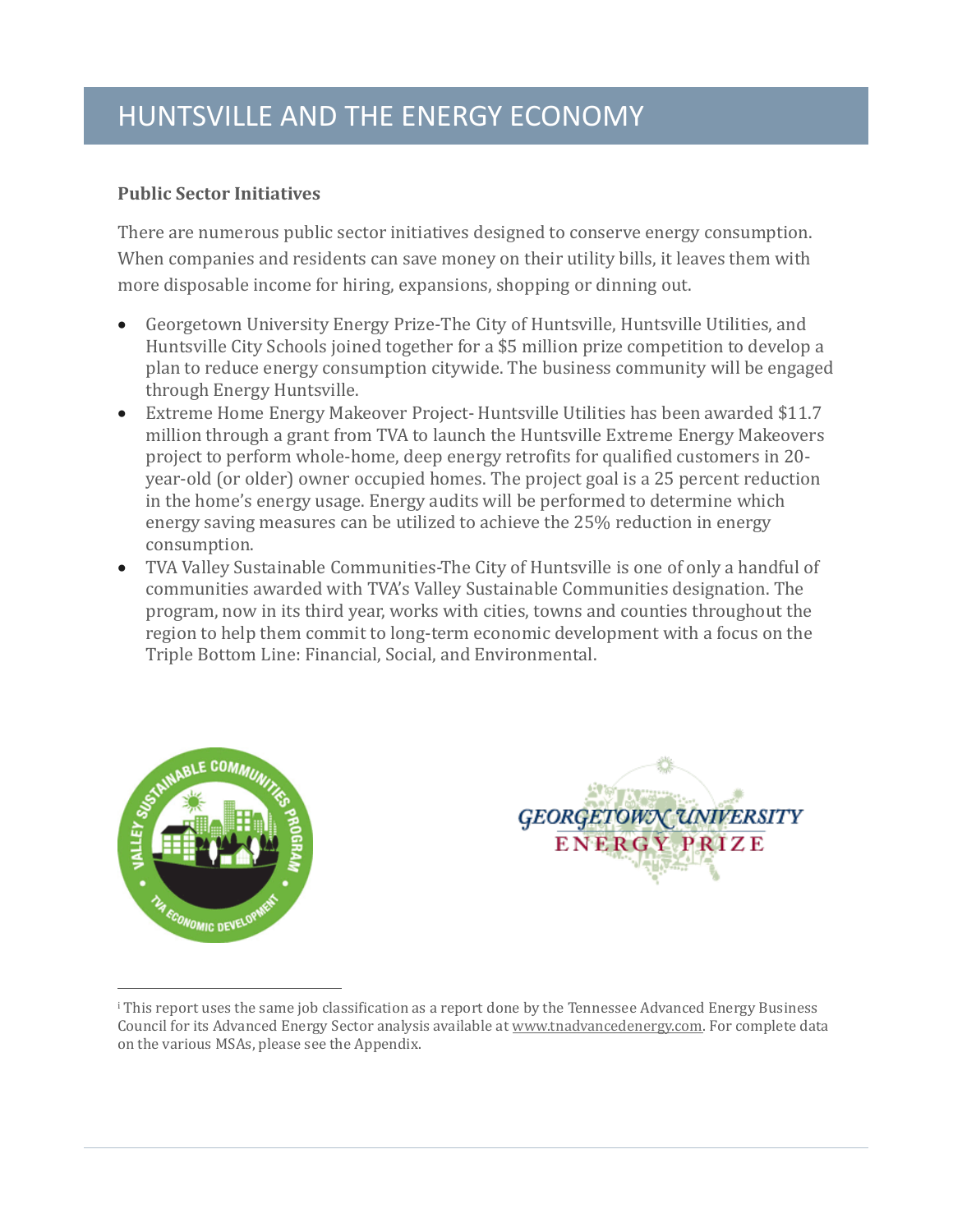j

<span id="page-7-0"></span>Index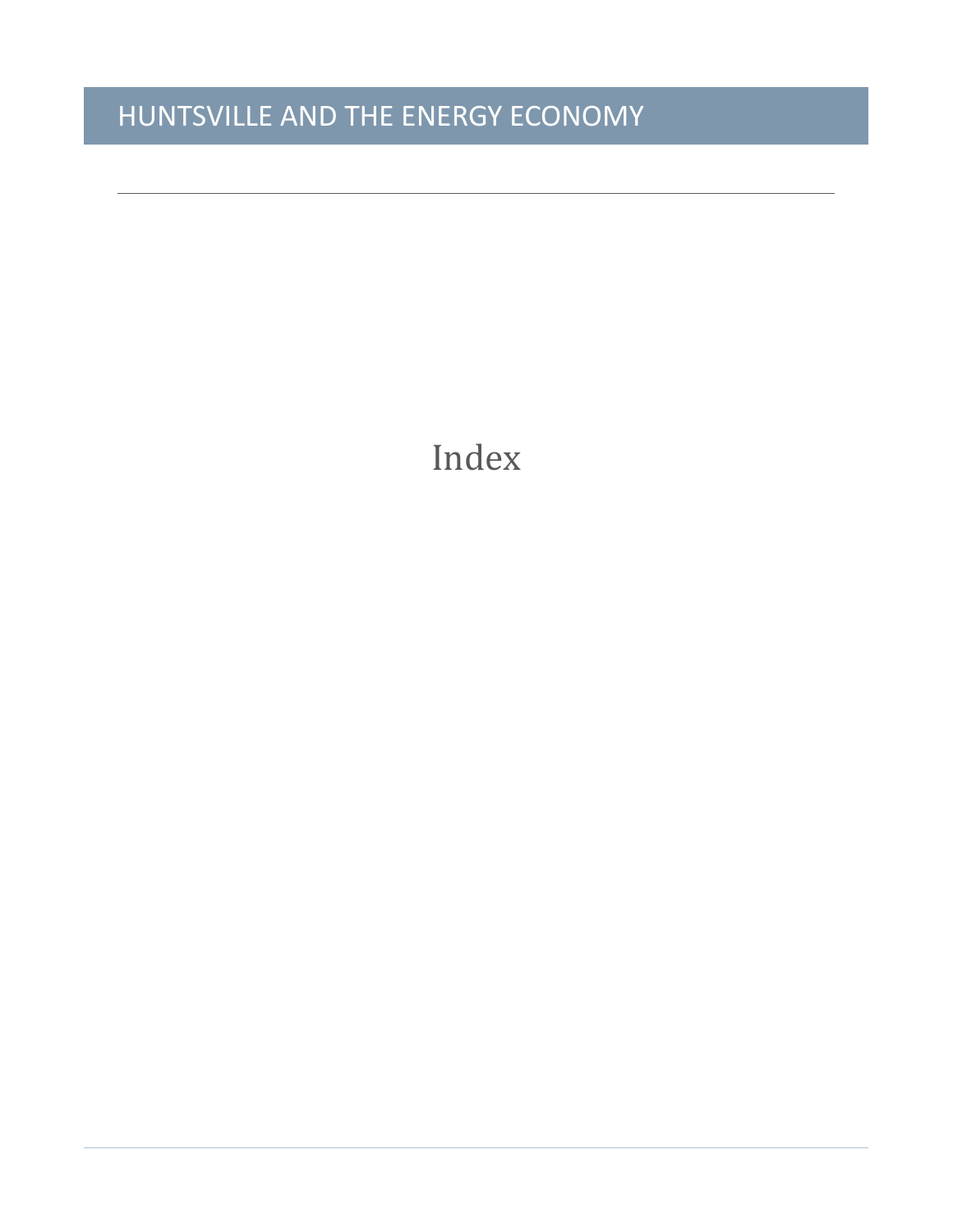| Huntsville MSA Advanced Energy Professions                |                                                       |                       |            |                     |
|-----------------------------------------------------------|-------------------------------------------------------|-----------------------|------------|---------------------|
| <b>Industry Group</b>                                     | <b>NAICS 4-Digit Industry</b>                         | <b>Establishments</b> | Employment | <b>Annual Wages</b> |
| <b>Advanced</b><br><b>Energy Utilities</b>                | 2361 Residential building<br>construction             | 167                   | 613        | \$27,304,586        |
| and<br>Construction                                       | 2381 Building foundation and<br>exterior contractors  | 98                    | 482        | \$18,085,177        |
|                                                           | 2382 Building equipment<br>contractors                | 219                   | 2,275      | \$91,876,074        |
|                                                           | 2383 Building finishing contractors                   | 92                    | 513        | \$16,780,786        |
|                                                           | Subtotal                                              | 576                   | 3,883      | \$154,046,623       |
| <b>Advanced</b><br><b>Energy</b><br><b>Manufacturing</b>  | 3333 Commercial and service<br>industry machinery     | $\overline{4}$        | 196        | \$10,097,663        |
|                                                           | 3339 Other general purpose<br>machinery manufacturing | 6                     | 92         | \$5,867,065         |
|                                                           | 3341 Computer and peripheral<br>equipment mfg.        | 6                     | 1,634      | \$101,169,031       |
|                                                           | 3364 Aerospace product and parts<br>manufacturing     | 20                    | 4,791      | \$495,336,823       |
|                                                           | 3339 Other general purpose<br>machinery manufacturing | 6                     | 92         | \$5,867,065         |
|                                                           | 3341 Computer and peripheral<br>equipment mfg.        | 6                     | 1,634      | \$101,169,031       |
|                                                           | Subtotal                                              | 48                    | 8,439      | \$719,506,678       |
| <b>Advanced</b><br><b>Energy</b>                          | 5182 Data processing, hosting and<br>related services | 12                    | 91         | \$4,484,337         |
| <b>Information</b>                                        | Subtotal                                              | 12                    | 91         | \$4,484,337         |
| <b>Advanced</b><br><b>Energy</b>                          | 5413 Architectural and engineering<br>services        | 467                   | 11,962     | \$1,097,898,428     |
| Professional,<br>Scientific, and                          | 5415 Computer systems design and<br>related services  | 419                   | 9,669      | \$928,382,920       |
| <b>Technical</b><br><b>Services</b>                       | 5416 Management and technical<br>consulting services  | 238                   | 1,602      | \$123,222,657       |
|                                                           | 5417 Scientific research and<br>development services  | 115                   | 4,076      | \$394,656,143       |
|                                                           | 5419 Other professional and<br>technical services     | 96                    | 903        | \$32,228,715        |
|                                                           | Subtotal                                              | 1,335                 | 28,212     | \$2,576,388,863     |
| <b>Advanced</b><br><b>Energy Other</b><br><b>Services</b> | 5622 Waste treatment and disposal                     | $\overline{4}$        | 97         | \$6,429,052         |
|                                                           | Subtotal                                              | $\overline{4}$        | 97         | \$6,429,052         |
| <b>Total</b>                                              |                                                       | 1,975                 | 40,722     | \$3,460,855,553     |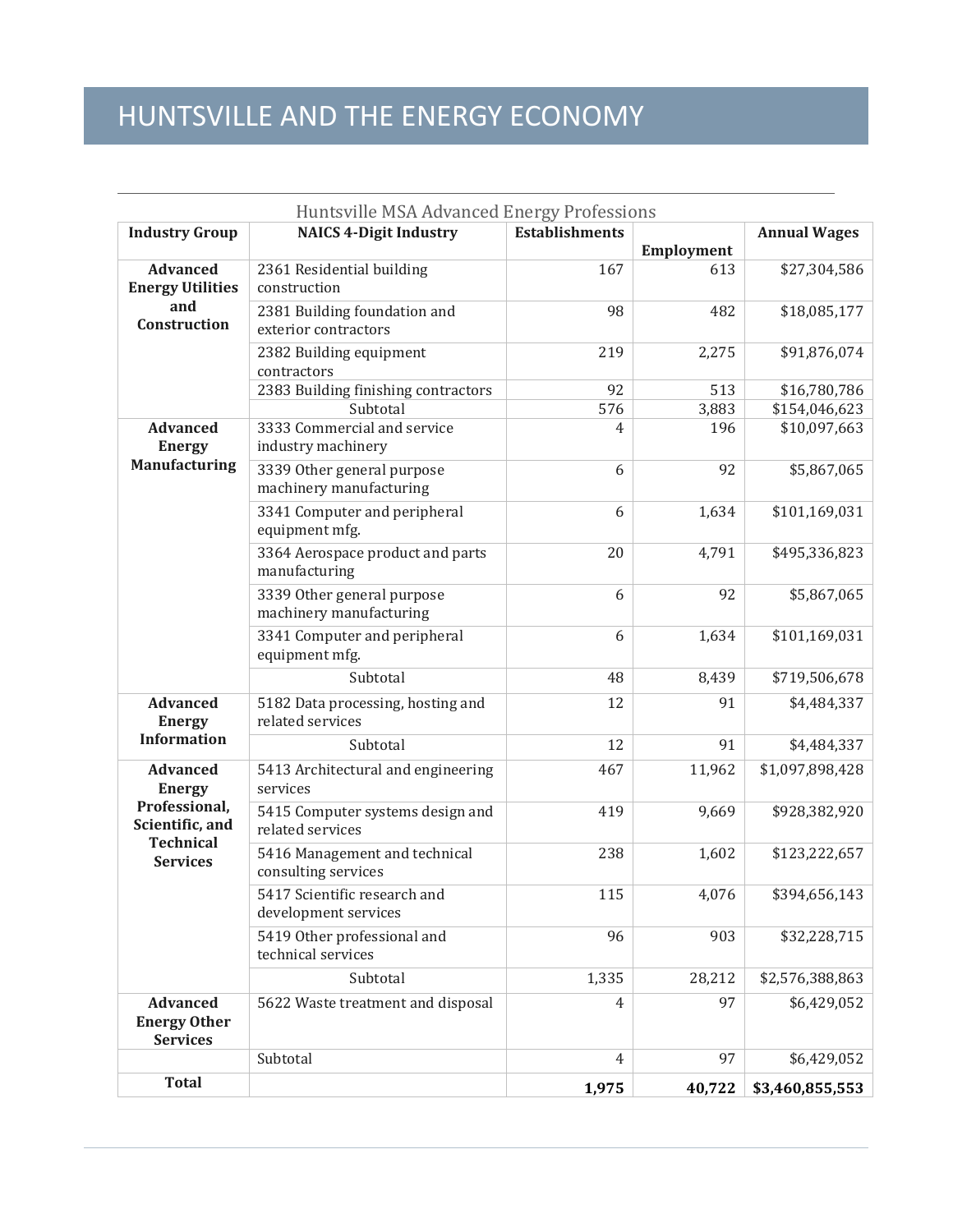| <b>Decatur MSA Advanced Energy Professions</b>                                |                                                                     |                       |            |                     |
|-------------------------------------------------------------------------------|---------------------------------------------------------------------|-----------------------|------------|---------------------|
| <b>Industry Group</b>                                                         | <b>NAICS 4-Digit Industry</b>                                       | <b>Establishments</b> | Employment | <b>Annual Wages</b> |
| <b>Advanced</b><br><b>Energy Utilities</b><br>and                             | 2211 Power generation and<br>supply<br>2362 Nonresidential building | 3                     | 147        | \$14,627,593        |
| Construction                                                                  | construction                                                        | 30                    | 579        | \$26,212,512        |
|                                                                               | 2382 Building equipment<br>contractors                              | 98                    | 1,477      | \$75,874,348        |
|                                                                               | Subtotal                                                            | 131                   | 2,203      | \$116,714,453       |
| <b>Advanced</b><br><b>Energy</b>                                              | 3211 Sawmills and wood<br>preservation                              | 7                     | 110        | \$3,999,698         |
| <b>Manufacturing</b>                                                          | 3251 Basic chemical<br>manufacturing                                | 8                     | 545        | \$60,743,956        |
|                                                                               | 3252 Resin, rubber, and artificial<br>fibers mfg.                   | 6                     | 1,439      | \$128,097,986       |
|                                                                               | 3339 Other general purpose<br>machinery manufacturing               | 6                     | 78         | \$4,223,557         |
|                                                                               | Subtotal                                                            | 27                    | 2,172      | \$197,065,197       |
| <b>Advanced</b><br><b>Energy</b><br><b>Information</b>                        | 5182 Data processing, hosting and<br>related services               | $\overline{4}$        | 5          | \$275,396           |
|                                                                               | Subtotal                                                            | 4                     | 5          | \$275,396           |
| <b>Advanced</b><br>energy                                                     | 5415 Computer systems design<br>and related services                | 29                    | 174        | \$12,176,760        |
| Professional,<br><b>Scientific and</b><br><b>Technical</b><br><b>Services</b> | 5419 Other professional and<br>technical services                   |                       |            |                     |
|                                                                               |                                                                     | 24                    | 163        | \$4,851,793         |
|                                                                               | Subtotal                                                            | 53                    | 337        | \$17,028,553        |
| <b>Advanced</b><br>energy Other                                               | 6215 Medical and diagnostic<br>laboratories                         | 13                    | 82         | \$3,226,368         |
| <b>Services</b>                                                               | 8112 Electronic equipment repair<br>and maintenance                 | 4                     | 20         | \$532,391           |
|                                                                               | Subtotal                                                            | 17                    | 1,02       | \$3,758,759         |
| <b>Total</b>                                                                  |                                                                     | 232                   | 4,819      | \$334,842,358       |